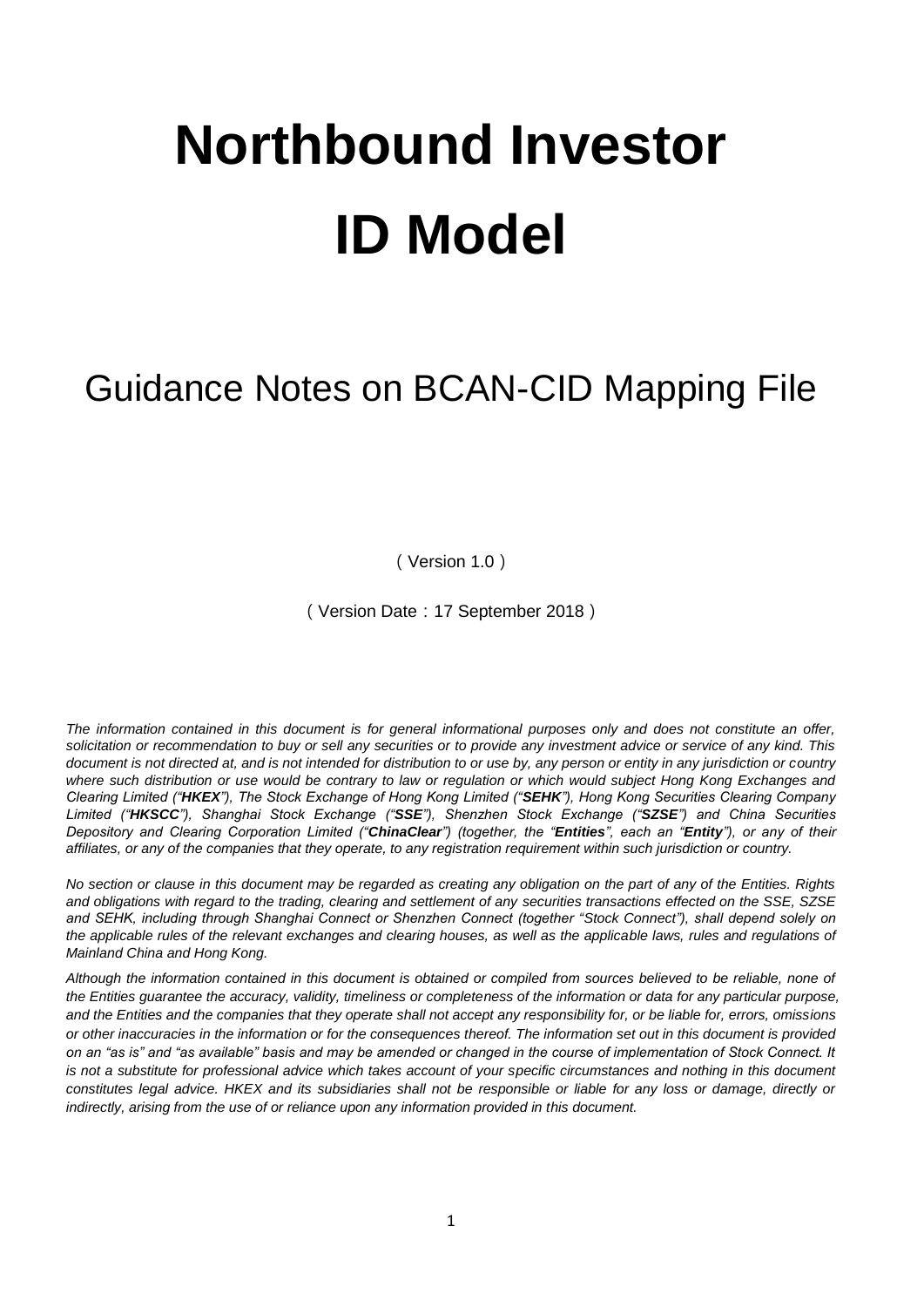# **1. Selection of ID Type for Funds (i.e. Client Type "3") / Fund Managers or Institutional Clients (i.e. Client Type "4")**

- For funds, fund managers and institutional clients, only ID Type "3" (i.e. Certificate of Incorporation (CI)/ other official incorporation document) or ID Type "4" (i.e. LEI) can be selected.
- ID Type "5" (i.e. Other official identity document) cannot be selected. This ID type is only for individual and joint account clients.
- If both CI and LEI are not available, should still select ID Type "3" and provide other official incorporation documents. For example: for state fund/ statutory body, they may select ID Type "3" and provide the relevant chapter number of the legislation empowering the statutory body or any identifier which is unique to such entity.

# **2. Text and Format of Mapping Data**

#### **a. Name of Client**

- Should use the **exact text** of the name as appeared on official identity document.
- Left-justified with trailing spaces.
- Unnecessary spaces or symbols should not be added.
- Example: if the official identity document is in Simplified Chinese, the name in the BCAN-CID mapping data should also be in Simplified Chinese

#### **b. ID Number**

- Should use the **exact text** of the ID number including any characters, such as brackets.
- Left-justified with trailing spaces.
- Unnecessary spaces/symbols should not be added.
- Example: if the ID number shown on the official identity document is "A123456(7)", then "A123456(7)" should be provided as ID number in the BCAN-CID mapping data.

#### **3. Country / Region of Issuance**

- For individual clients: the Country of Issuance should match with the issuing country/ jurisdiction of the individual's official identity document. The ID Number should also be the number on that official identity document.
- For institutional clients: the Country of Issuance should match with the issuing country/ jurisdiction of the institution's official incorporation document. The ID Number should also be the number on that official incorporation document.